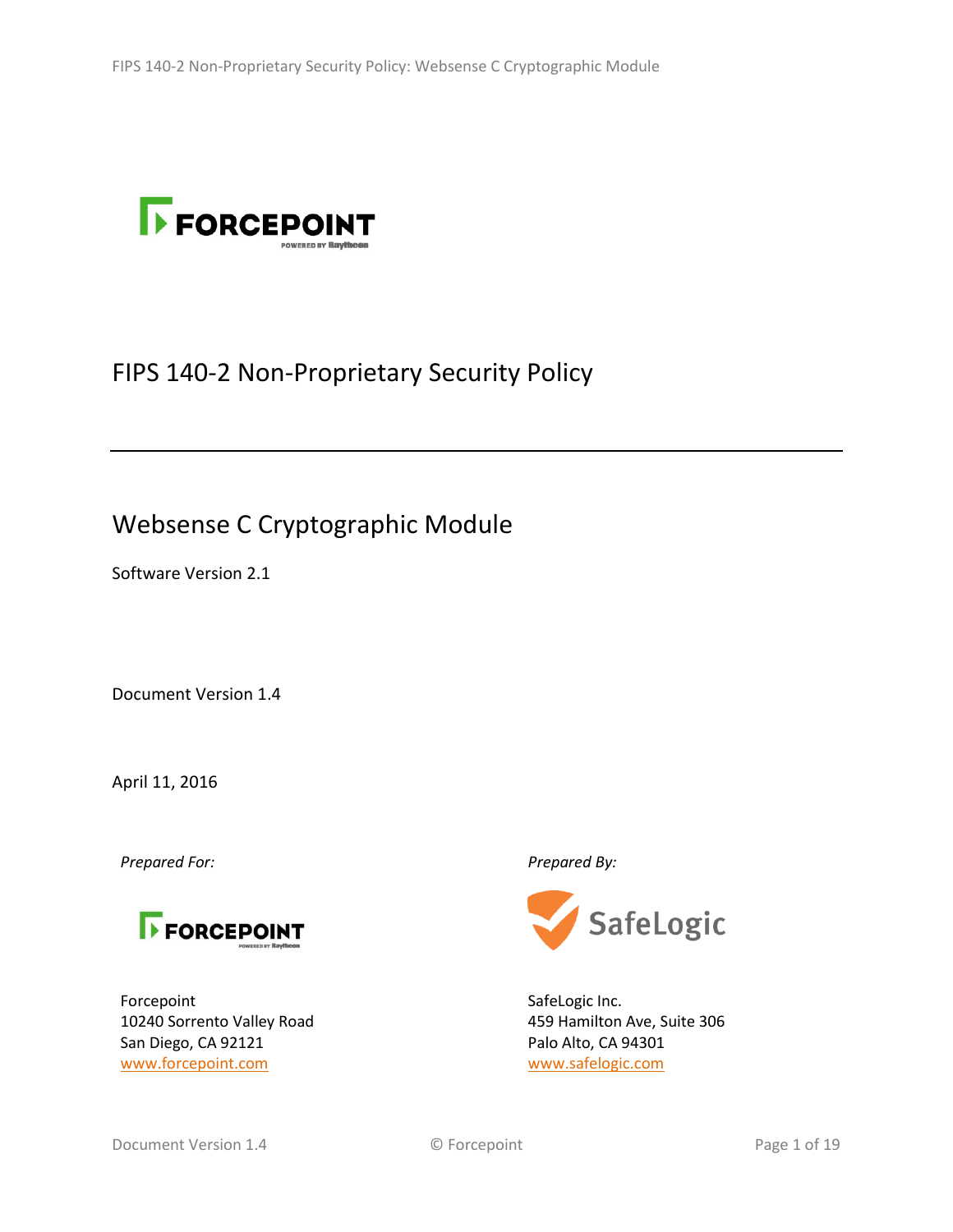## **Abstract**

This document provides a non-proprietary FIPS 140-2 Security Policy for the Websense C Cryptographic Module from Forcepoint.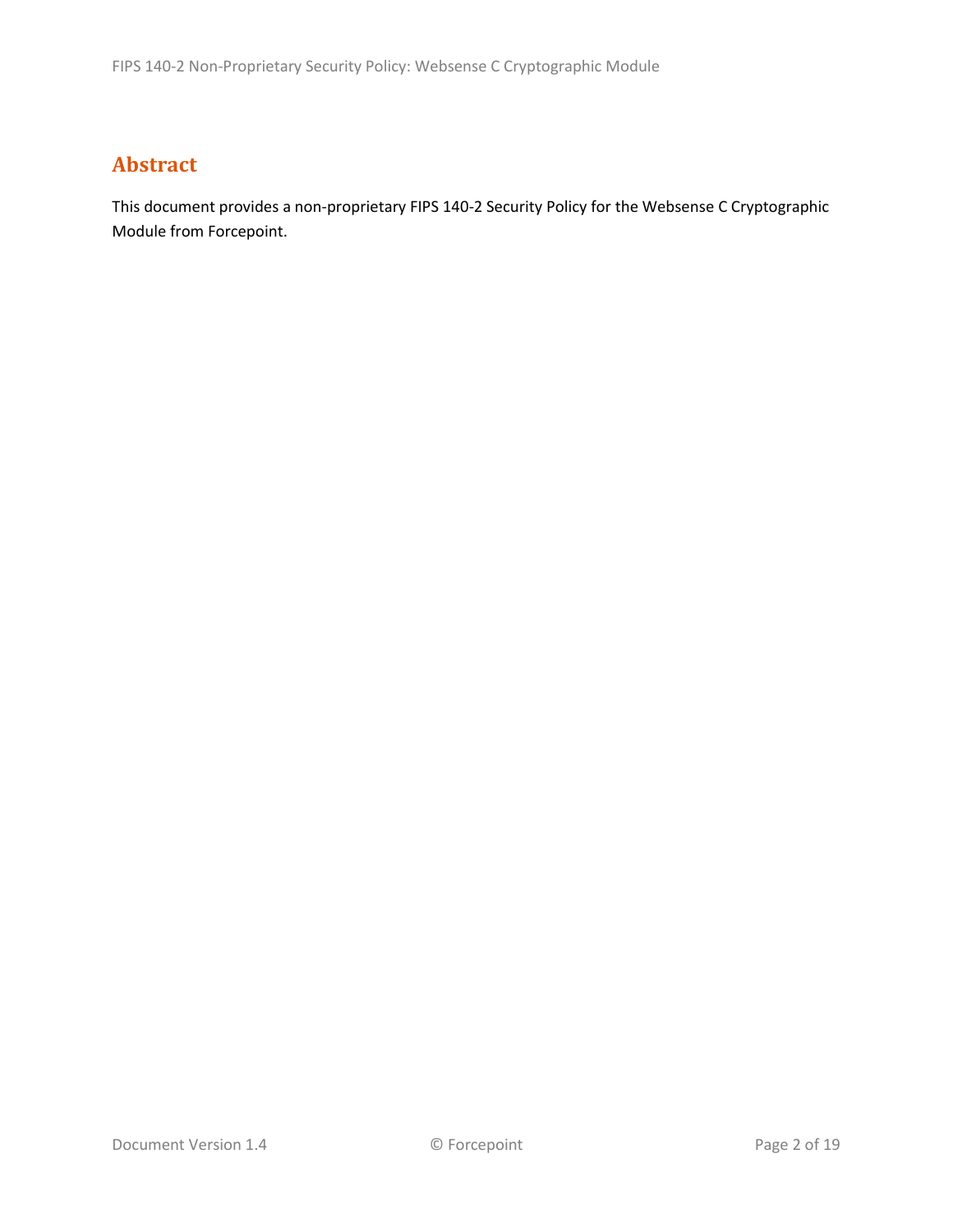## **Table of Contents**

| $\mathbf{1}$   |         |                                                                                                 |  |
|----------------|---------|-------------------------------------------------------------------------------------------------|--|
|                | 1.1     |                                                                                                 |  |
|                | 1.2     |                                                                                                 |  |
|                | 1.3     |                                                                                                 |  |
|                | 1.4     |                                                                                                 |  |
|                | 1.5     |                                                                                                 |  |
| $\overline{2}$ |         |                                                                                                 |  |
|                | 2.1     |                                                                                                 |  |
|                | 2.1.1   |                                                                                                 |  |
|                | 2.1.2   |                                                                                                 |  |
|                | 2.1.3   |                                                                                                 |  |
|                | 2.1.4   |                                                                                                 |  |
|                | 2.2     |                                                                                                 |  |
|                | 2.3     |                                                                                                 |  |
|                | 2.3.1   |                                                                                                 |  |
|                | 2.3.2   |                                                                                                 |  |
|                | 2.4     |                                                                                                 |  |
|                | $2.5\,$ |                                                                                                 |  |
|                | 2.6     |                                                                                                 |  |
|                | 2.6.1   |                                                                                                 |  |
|                | 2.6.2   | Key/Critical Security Parameter (CSP) Authorized Access and Use by Role and Service/Function 16 |  |
|                | 2.6.3   |                                                                                                 |  |
|                | 2.6.4   |                                                                                                 |  |
|                | 2.7     |                                                                                                 |  |
|                | 2.7.1   |                                                                                                 |  |
|                | 2.7.2   |                                                                                                 |  |
|                | 2.7.3   |                                                                                                 |  |
|                | 2.8     |                                                                                                 |  |
| 3              |         |                                                                                                 |  |
|                | 3.1     |                                                                                                 |  |
|                | 3.1.1   |                                                                                                 |  |
|                | 3.1.2   |                                                                                                 |  |
|                | 3.2     |                                                                                                 |  |
|                | 3.2.1   |                                                                                                 |  |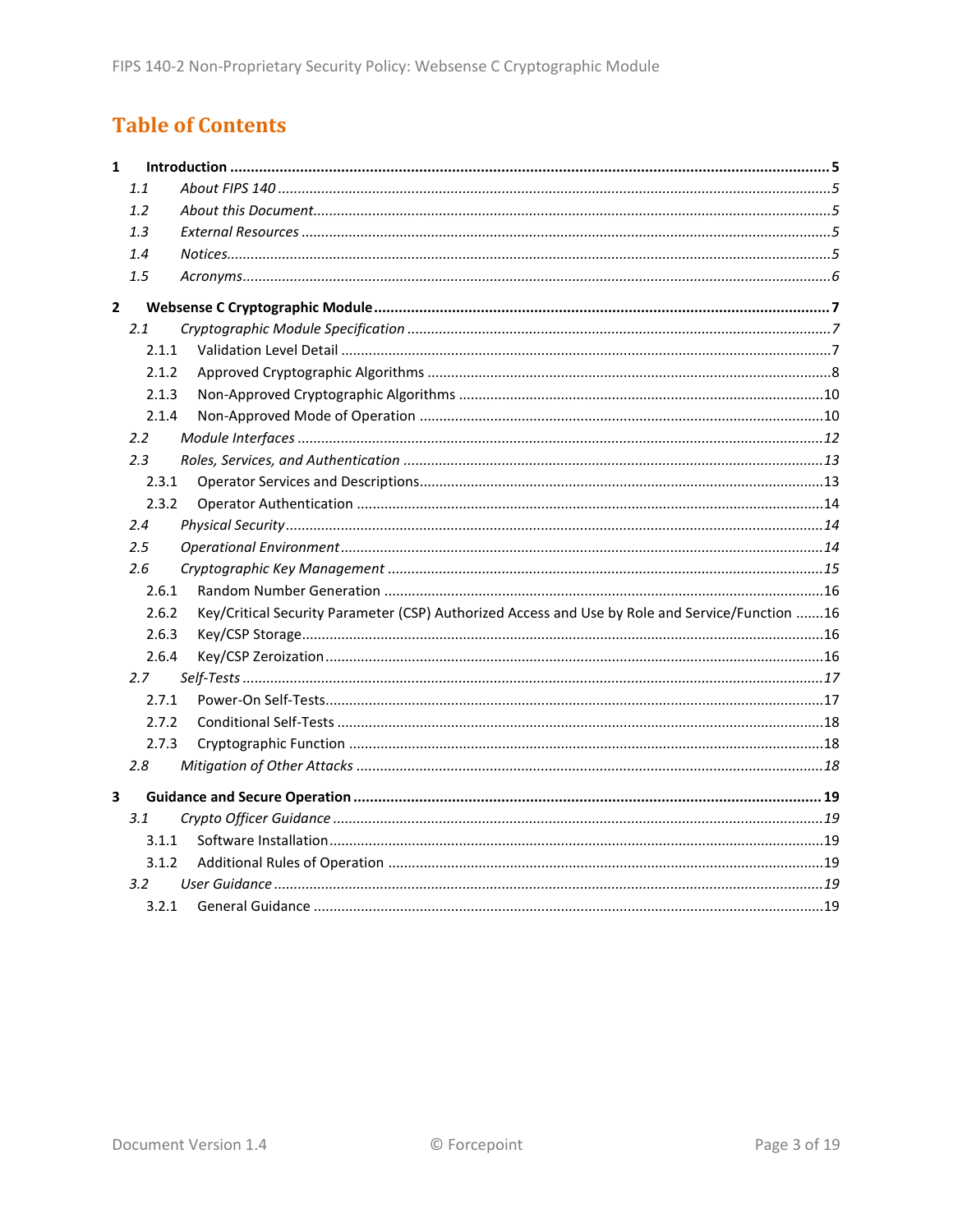## **List of Tables**

# **List of Figures**

|--|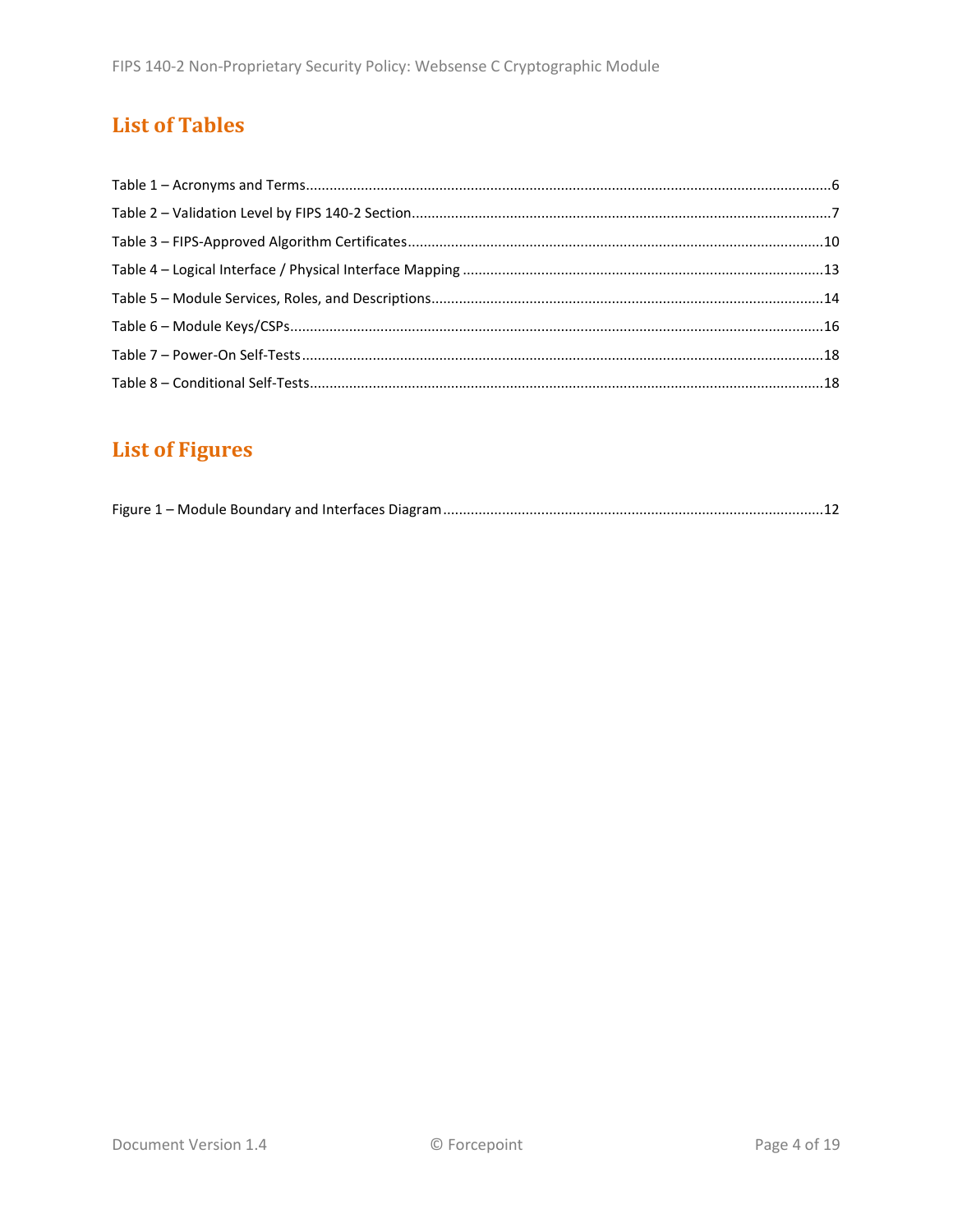## <span id="page-4-0"></span>**1 Introduction**

## <span id="page-4-1"></span>**1.1 About FIPS 140**

Federal Information Processing Standards Publication 140-2 — Security Requirements for Cryptographic Modules specifies requirements for cryptographic modules to be deployed in a Sensitive but Unclassified environment. The National Institute of Standards and Technology (NIST) and Communications Security Establishment Canada (CSEC) Cryptographic Module Validation Program (CMVP) run the FIPS 140-2 program. The NVLAP accredits independent testing labs to perform FIPS 140 testing; the CMVP validates modules meeting FIPS 140-2 validation. *Validated* is the term given to a module that is documented and tested against the FIPS 140-2 criteria.

More information is available on the CMVP website at [http://csrc.nist.gov/groups/STM/cmvp/index.html.](http://csrc.nist.gov/groups/STM/cmvp/index.html)

### <span id="page-4-2"></span>**1.2 About this Document**

This non-proprietary Cryptographic Module Security Policy for the Websense C Cryptographic Module from Forcepoint provides an overview of the product and a high-level description of how it meets the security requirements of FIPS 140-2. This document contains details on the module's cryptographic keys and critical security parameters. This Security Policy concludes with instructions and guidance on running the module in a FIPS 140-2 mode of operation.

The Websense C Cryptographic Module may also be referred to as the "module" in this document.

### <span id="page-4-3"></span>**1.3 External Resources**

The Forcepoint website [\(www.forcepoint.com\)](http://www.forcepoint.com/) contains information on Forcepoint services and products. The Cryptographic Module Validation Program website contains links to the FIPS 140-2 certificate and Forcepoint contact information.

### <span id="page-4-4"></span>**1.4 Notices**

This document may be freely reproduced and distributed in its entirety without modification.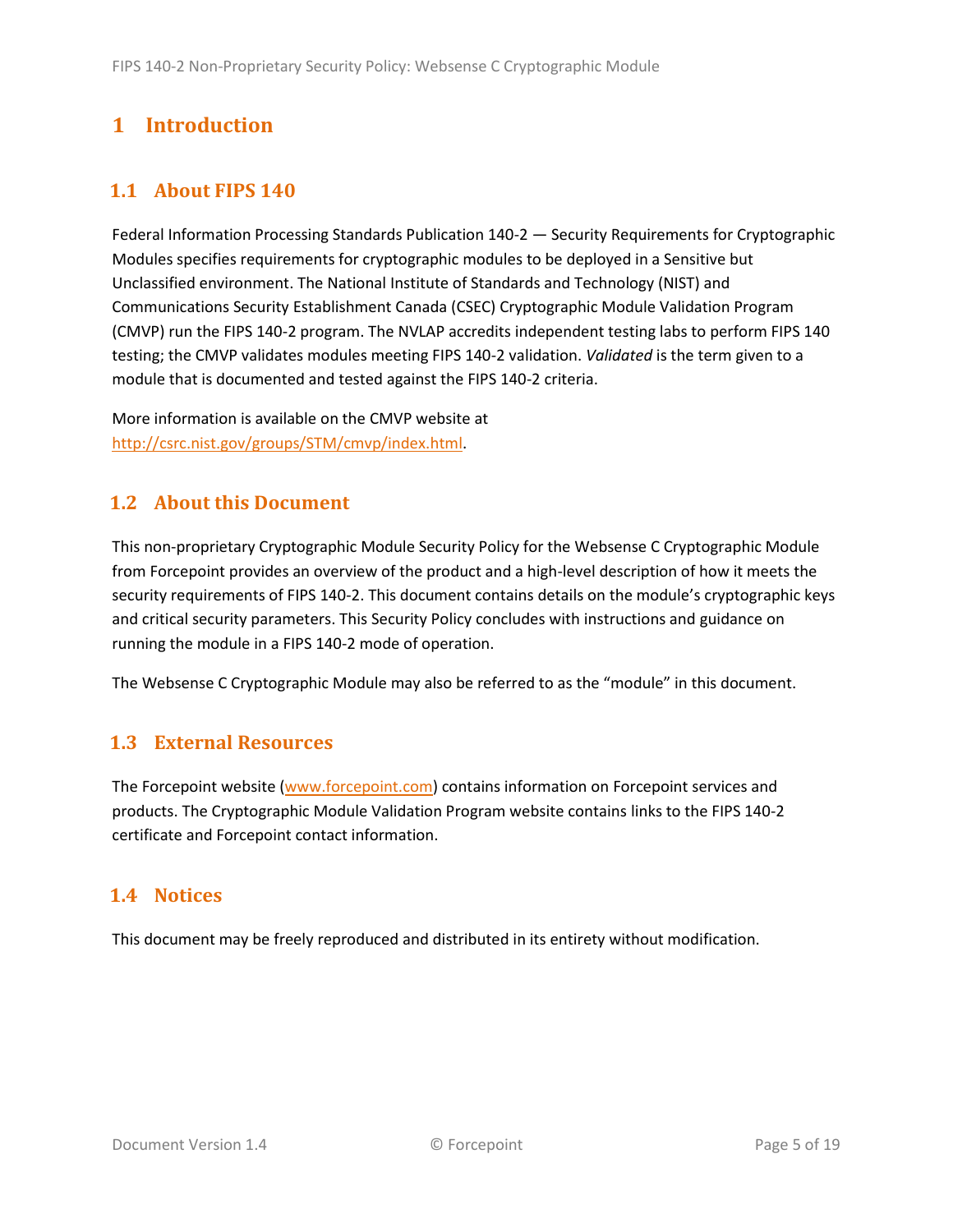## <span id="page-5-0"></span>**1.5 Acronyms**

| <b>Acronym</b> | Term                                                |
|----------------|-----------------------------------------------------|
| <b>AES</b>     | <b>Advanced Encryption Standard</b>                 |
| <b>ANSI</b>    | American National Standards Institute               |
| API            | <b>Application Programming Interface</b>            |
| <b>CMVP</b>    | Cryptographic Module Validation Program             |
| CO             | Crypto Officer                                      |
| <b>CSEC</b>    | <b>Communications Security Establishment Canada</b> |
| <b>CSP</b>     | <b>Critical Security Parameter</b>                  |
| <b>DES</b>     | Data Encryption Standard                            |
| DH             | Diffie-Hellman                                      |
| <b>DRBG</b>    | Deterministic Random Bit Generator                  |
| <b>DSA</b>     | Digital Signature Algorithm                         |
| EC             | <b>Elliptic Curve</b>                               |
| <b>EMC</b>     | <b>Electromagnetic Compatibility</b>                |
| <b>EMI</b>     | Electromagnetic Interference                        |
| <b>FCC</b>     | <b>Federal Communications Commission</b>            |
| <b>FIPS</b>    | <b>Federal Information Processing Standard</b>      |
| <b>GPC</b>     | <b>General Purpose Computer</b>                     |
| GUI            | <b>Graphical User Interface</b>                     |
| <b>HMAC</b>    | (Keyed-) Hash Message Authentication Code           |
| <b>KAT</b>     | <b>Known Answer Test</b>                            |
| <b>MAC</b>     | <b>Message Authentication Code</b>                  |
| MD             | <b>Message Digest</b>                               |
| <b>NIST</b>    | National Institute of Standards and Technology      |
| <b>OS</b>      | <b>Operating System</b>                             |
| <b>PKCS</b>    | Public-Key Cryptography Standards                   |
| <b>PRNG</b>    | Pseudo Random Number Generator                      |
| <b>PSS</b>     | Probabilistic Signature Scheme                      |
| <b>RNG</b>     | Random Number Generator                             |
| <b>RSA</b>     | Rivest, Shamir, and Adleman                         |
| <b>SHA</b>     | Secure Hash Algorithm                               |
| SSL            | Secure Sockets Layer                                |
| Triple-DES     | Triple Data Encryption Algorithm                    |
| <b>TLS</b>     | <b>Transport Layer Security</b>                     |
| <b>USB</b>     | <b>Universal Serial Bus</b>                         |

The following table defines acronyms found in this document:

**Table 1 – Acronyms and Terms**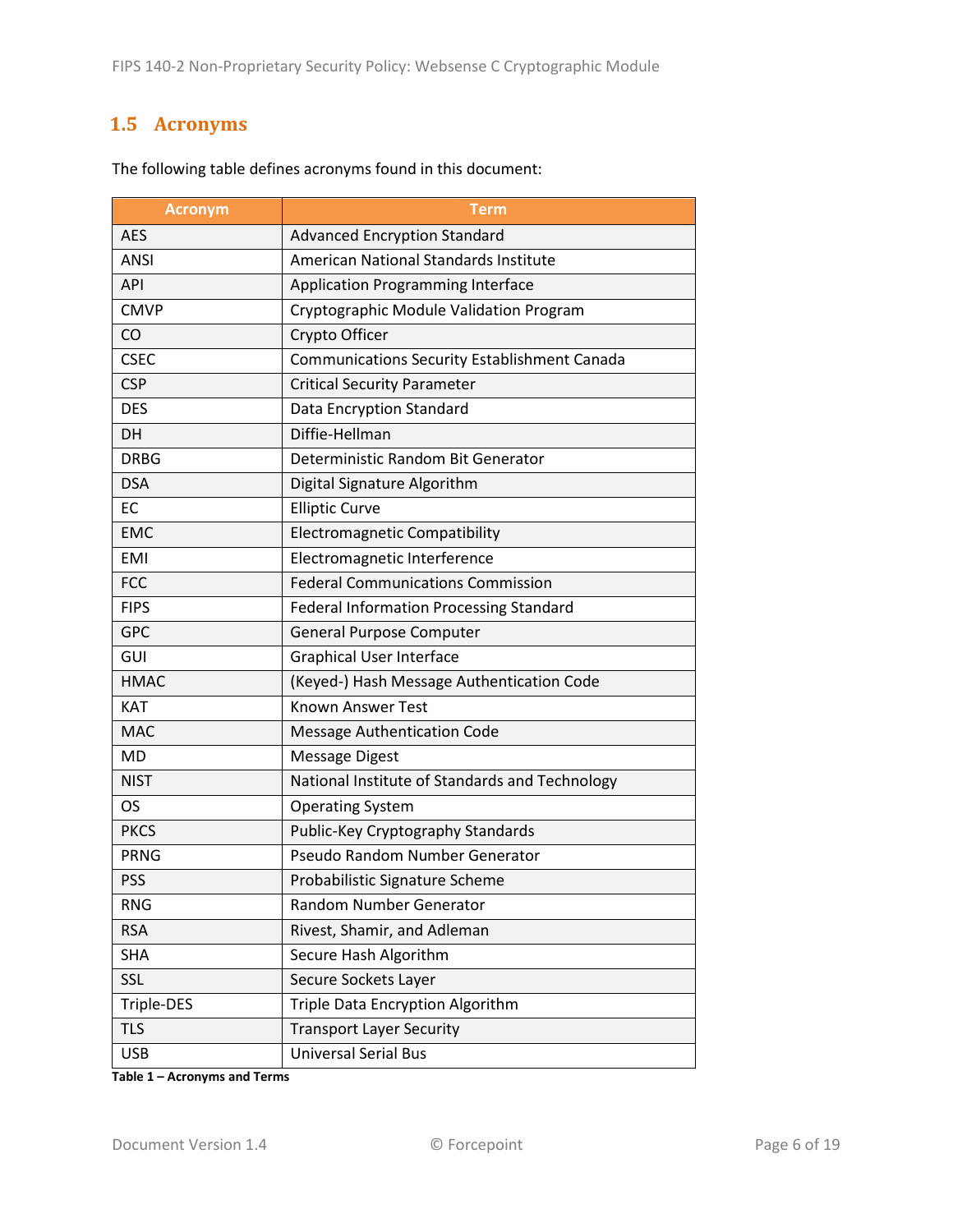## <span id="page-6-0"></span>**2 Websense C Cryptographic Module**

## <span id="page-6-1"></span>**2.1 Cryptographic Module Specification**

The Websense C Cryptographic Module provides cryptographic functions for the Websense portfolio of Web Security, Email Security, and Data Loss Prevention solutions.

The module's logical cryptographic boundary is the shared library files and their integrity check HMAC files. The module is a multi-chip standalone embodiment installed on a General Purpose Device.

All operations of the module occur via calls from host applications and their respective internal daemons/processes. As such there are no untrusted services calling the services of the module.

### <span id="page-6-2"></span>**2.1.1 Validation Level Detail**

| <b>FIPS 140-2 Section Title</b>                              | <b>Validation Level</b> |
|--------------------------------------------------------------|-------------------------|
| Cryptographic Module Specification                           |                         |
| Cryptographic Module Ports and Interfaces                    | 1                       |
| Roles, Services, and Authentication                          | 1                       |
| Finite State Model                                           | 1                       |
| <b>Physical Security</b>                                     | N/A                     |
| <b>Operational Environment</b>                               |                         |
| Cryptographic Key Management                                 |                         |
| Electromagnetic Interference / Electromagnetic Compatibility | 1                       |
| Self-Tests                                                   | 1                       |
| Design Assurance                                             | 1                       |
| <b>Mitigation of Other Attacks</b>                           | N/A                     |

The following table lists the level of validation for each area in FIPS 140-2:

**Table 2 – Validation Level by FIPS 140-2 Section**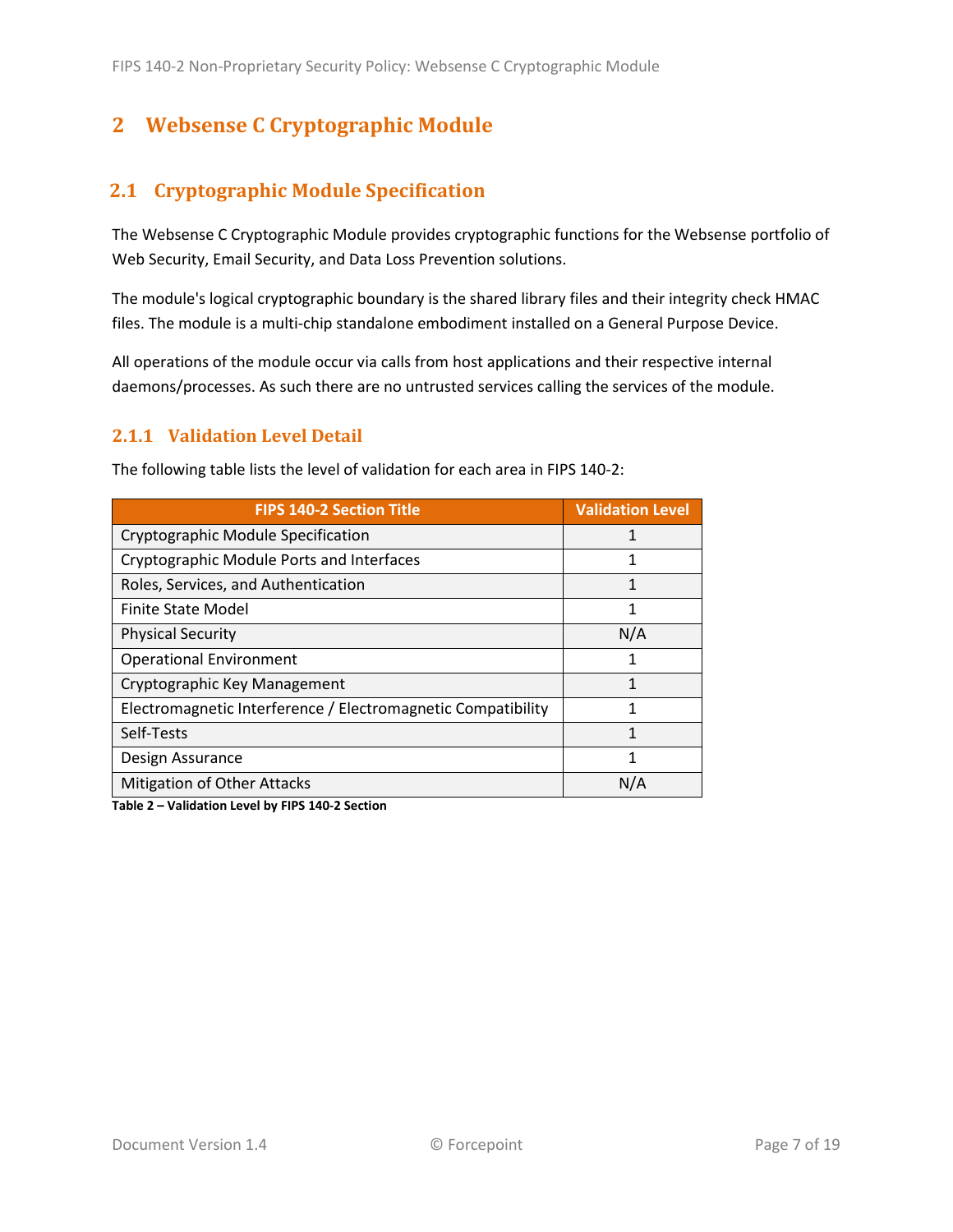## <span id="page-7-0"></span>**2.1.2 Approved Cryptographic Algorithms**

The module's cryptographic algorithm implementations have received the following certificate numbers from the Cryptographic Algorithm Validation Program:

| Algorithm                                                                          | <b>CAVP Certificate</b> |
|------------------------------------------------------------------------------------|-------------------------|
| <b>AES</b>                                                                         | 2273                    |
| ECB ( $e/d$ ; 128, 192, 256)                                                       |                         |
| CBC (e/d; 128, 192, 256)                                                           |                         |
| CFB1 (e/d; 128, 192, 256)                                                          |                         |
| CFB8 (e/d; 128, 192, 256)                                                          |                         |
| OFB (e/d; 128, 192, 256)<br>CTR (ext only; 128, 192, 256)                          |                         |
|                                                                                    |                         |
| CCM (KS: 128, 192, 256)                                                            |                         |
| CMAC (Generation/Verification) (KS: 128, 192, 256)                                 |                         |
| <b>GCM</b> (KS: AES_128( $e/d$ ), AES_192( $e/d$ ), AES_256( $e/d$ ))              |                         |
| <b>GMAC_Supported</b>                                                              |                         |
|                                                                                    |                         |
| <b>XTS</b> ((KS: XTS_128((e/d)(f/p)) KS: XTS_256((e/d)(f/p))                       |                         |
| HMAC-SHA-1, HMAC-SHA-224, HMAC-SHA-256, HMAC- SHA-384, HMAC-SHA-512                | 1391                    |
| DSA, DSA 2                                                                         | 709                     |
| FIPS 186-2                                                                         |                         |
| PQR Ver: Sig Ver- 1024-bit                                                         |                         |
|                                                                                    |                         |
| FIPS 186-4                                                                         |                         |
| PQG Gen: 2048 & 3072 (using SHA-2)                                                 |                         |
| PQG Ver: 1024, 2048 & 3072 (using SHA-1 and SHA-2)                                 |                         |
| Key Pair: 2048-bit & 3072-bit                                                      |                         |
| Sig Gen: 2048-bit & 3072-bit (using SHA-2)                                         |                         |
| Sig Ver: 1024-bit. 2048-bit & 3072-bit (using SHA-1 & SHA-2)                       |                         |
| ECDSA, ECDSA2                                                                      | 368                     |
| FIPS 186-2                                                                         |                         |
| PKG: Curves (P-224, P-256, P-384, P-521, K-233, K-283, K-409, K-571, B-233, B-283, |                         |
| B-409 & B-571)                                                                     |                         |
| PKV: Curves All P, K & B                                                           |                         |
| FIPS 186-4                                                                         |                         |
| PKG: Curves (P-224, P-256, P-384, P-521, K-233, K-283, K-409, K-571, B-233, B-283, |                         |
| B-409 & B-571)                                                                     |                         |
| PKV: Curves All P, K & B                                                           |                         |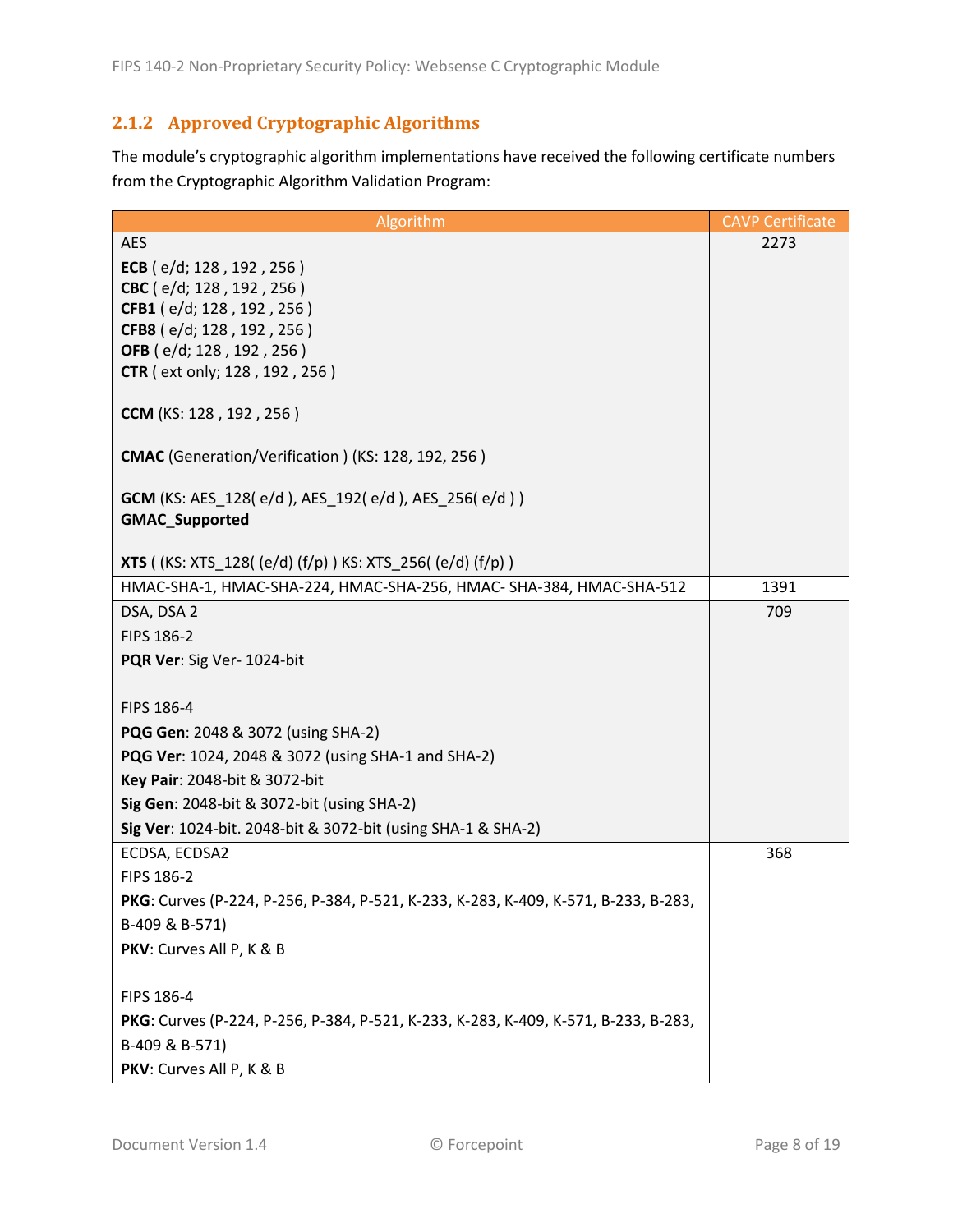| Sig Gen: Curves (P-224, P-256, P-384, P-521, K-233, K-283, K-409, K-571, B-233, B- |      |
|------------------------------------------------------------------------------------|------|
| 283, B-409 & B-571) (SHA-2)                                                        |      |
| Sig Ver: Curves (P-192, P-224, P-256, P-384, P-521, K-163, K-233, K-283, K-409, K- |      |
| 571, B-163, B-233, B-283, B-409 & B-571) (any SHA size)                            |      |
| RSA (X9.31, PKCS #1.5, PSS)                                                        | 1166 |
| FIPS 186-2                                                                         |      |
| <b>ANSIX9.31</b>                                                                   |      |
| Key Gen: 2048-bit, 3072-bit & 4096-bit                                             |      |
| Sig Gen: 2048-bit, 3072-bit & 4096 bit (any SHA size)                              |      |
| Sig Ver: 1024-bit, 1536-bit, 2048-bit, 3072-bit & 4096-bit (any SHA size)          |      |
|                                                                                    |      |
| <b>PKCS1 V15</b>                                                                   |      |
| Sig Gen: 2048-bit, 3072-bit & 4096-bit (any SHA size)                              |      |
| Sig Ver: 1024-bit, 1536-bit, 2048-bit, 3072-bit & 4096-bit (any SHA size)          |      |
|                                                                                    |      |
| <b>PSS</b>                                                                         |      |
| Sig Gen: 2048-bit, 3072-bit & 4096-bit (any SHA size)                              |      |
| Sig Ver: 1024-bit, 1536-bit, 2048-bit, 3072-bit & 4096-bit (any SHA size)          |      |
|                                                                                    |      |
| FIPS 186-4                                                                         |      |
| <b>ANSIX9.31</b>                                                                   |      |
| Sig Gen: 2048-bit (using SHA-2)                                                    |      |
| Sig Ver: 1024-bit, 2048-bit, & 3072-bit (any SHA size)                             |      |
|                                                                                    |      |
| <b>PKCS1 V15</b>                                                                   |      |
| Sig Gen: 2048-bit & 3072-bit (using SHA-2)                                         |      |
| Sig Ver: 1024-bit, 2048-bit, & 3072-bit (any SHA size)                             |      |
|                                                                                    |      |
| <b>PSS</b>                                                                         |      |
| Sig Gen: 2048-bit & 3072-bit (using SHA-2)                                         |      |
| Sig Ver: 1024-bit, 2048-bit, & 3072-bit (any SHA size)                             |      |
| SHA-1, SHA-224, SHA-256, SHA-384, SHA-512                                          | 1954 |
| Triple-DES                                                                         | 1420 |
| TECB(KO 1 e/d, KO 2 d only)                                                        |      |
| TCBC(KO 1 e/d, KO 2 d only)                                                        |      |
| TCFB1(KO 1 e/d, KO 2 d only)                                                       |      |
| TCFB8(KO 1 e/d, KO 2 d only)                                                       |      |
| TCFB64(KO 1 e/d, KO 2 d only)                                                      |      |
| TOFB(KO 1 e/d, KO 2 d only)                                                        |      |
| CMAC(KS: 3-Key; Generation/Verification; Block Size(s): Full / Partial )           |      |
| SP 800-90 DRBG (Hash DRBG, HMAC DRBG, CTR DRBG)                                    | 281  |
|                                                                                    |      |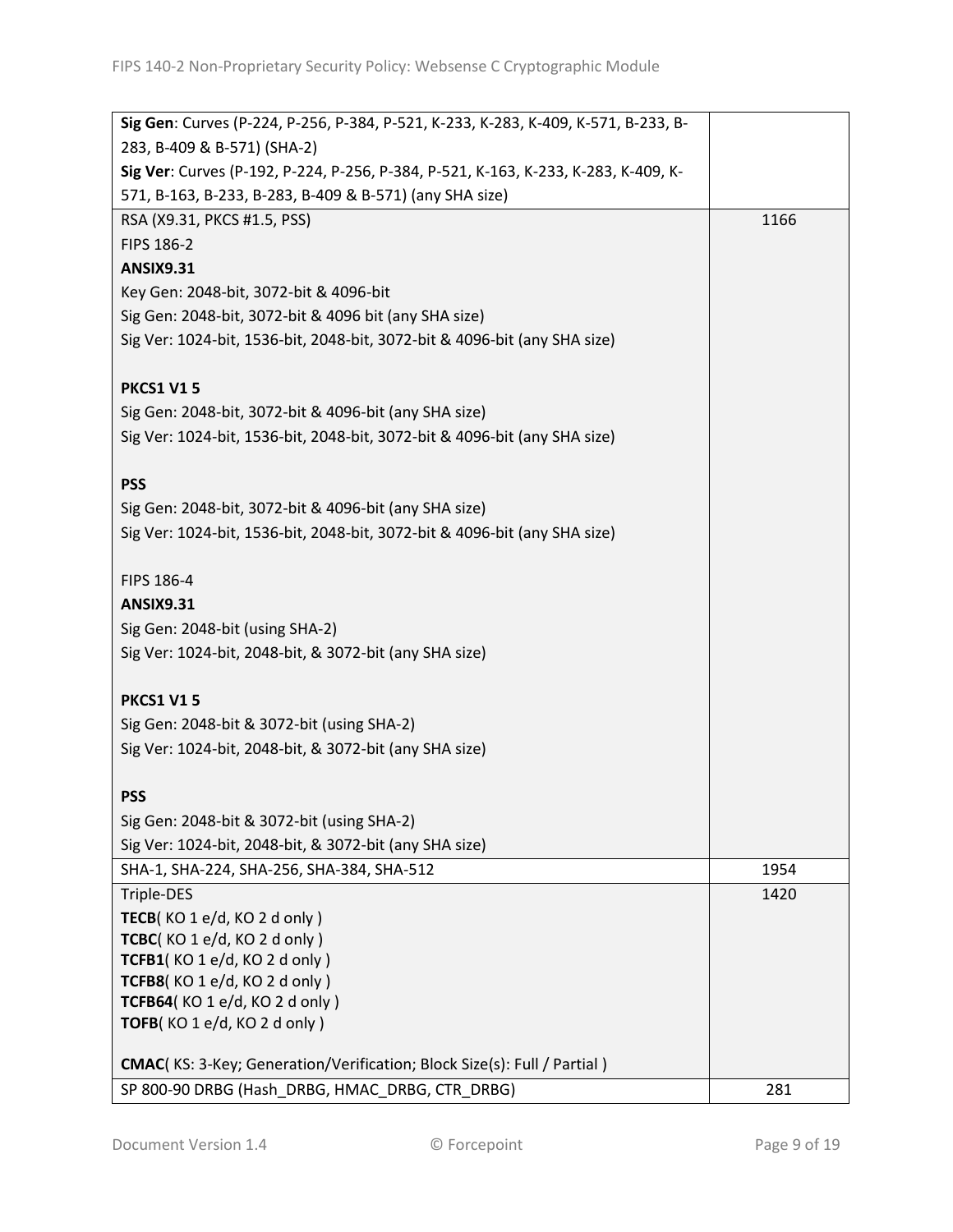| CVL (ECC CDH KAS) | $\sim$ |
|-------------------|--------|
| .<br>.<br>___     |        |

#### **Table 3 – FIPS-Approved Algorithm Certificates**

### <span id="page-9-0"></span>**2.1.3 Non-Approved Cryptographic Algorithms**

The module supports the following non-FIPS 140-2 approved but allowed algorithms:

- RSA (key wrapping; key establishment methodology provides between 112 and 256 bits of encryption strength; non-compliant less than 112 bits of encryption strength)
- EC Diffie-Hellman (key agreement; key establishment methodology provides between 112 and 256 bits of encryption strength; non-compliant less than 112 bits of encryption strength)

### <span id="page-9-1"></span>**2.1.4 Non-Approved Mode of Operation**

The module supports a non-approved mode of operation. The algorithms listed in this section are not to be used by the operator in the FIPS Approved mode of operation.

The following algorithms are disallowed as of January 1, 2016 per the NIST SP 800-131A algorithm transitions:

- Random Number Generator Based on ANSI X9.31 Appendix A.2.4
- Two-Key Triple DES Encryption

The following algorithm is disallowed as of October 29, 2015 per the removal from NIST SP 800-90A:

Dual EC DRBG

The following algorithms are disallowed as of January 1, 2014 per the NIST SP 800-131A algorithm transitions:

| $\bullet$ | FIPS 186-2 DSA (using SHA-1): |                                                                                                                                                                                                                                                                                                                     | PQG Gen-1024-bit                 |
|-----------|-------------------------------|---------------------------------------------------------------------------------------------------------------------------------------------------------------------------------------------------------------------------------------------------------------------------------------------------------------------|----------------------------------|
|           |                               |                                                                                                                                                                                                                                                                                                                     | Key Gen-1024-bit                 |
|           |                               |                                                                                                                                                                                                                                                                                                                     | Sig Gen-1024-bit                 |
| $\bullet$ | <b>FIPS 186-4 DSA</b>         | $1/\sqrt{2}$ $\sqrt{2}$ $\sqrt{2}$ $\sqrt{2}$ $\sqrt{2}$ $\sqrt{2}$ $\sqrt{2}$ $\sqrt{2}$ $\sqrt{2}$ $\sqrt{2}$ $\sqrt{2}$ $\sqrt{2}$ $\sqrt{2}$ $\sqrt{2}$ $\sqrt{2}$ $\sqrt{2}$ $\sqrt{2}$ $\sqrt{2}$ $\sqrt{2}$ $\sqrt{2}$ $\sqrt{2}$ $\sqrt{2}$ $\sqrt{2}$ $\sqrt{2}$ $\sqrt{2}$ $\sqrt{2}$ $\sqrt{2}$ $\sqrt{$ | PQG Gen, 1024-bit (any SHA size) |

- Key Gen, 1024-bit Sig Gen, 1024-bit (any SHA size), 2048-bit & 3072-bit using SHA-1
- FIPS 186-2 RSA **ANSIX9.31**

```
Key Gen 1024 & 1536
```
**ANSIX9.31** Sig Gen 1024 & 1536 (any SHA size); 2048, 3072 & 4096 using SHA-1

**PKCSI V1 5** Sig Gen 1024 & 1536 (any SHA size); 2048, 3072 & 4096 using SHA-1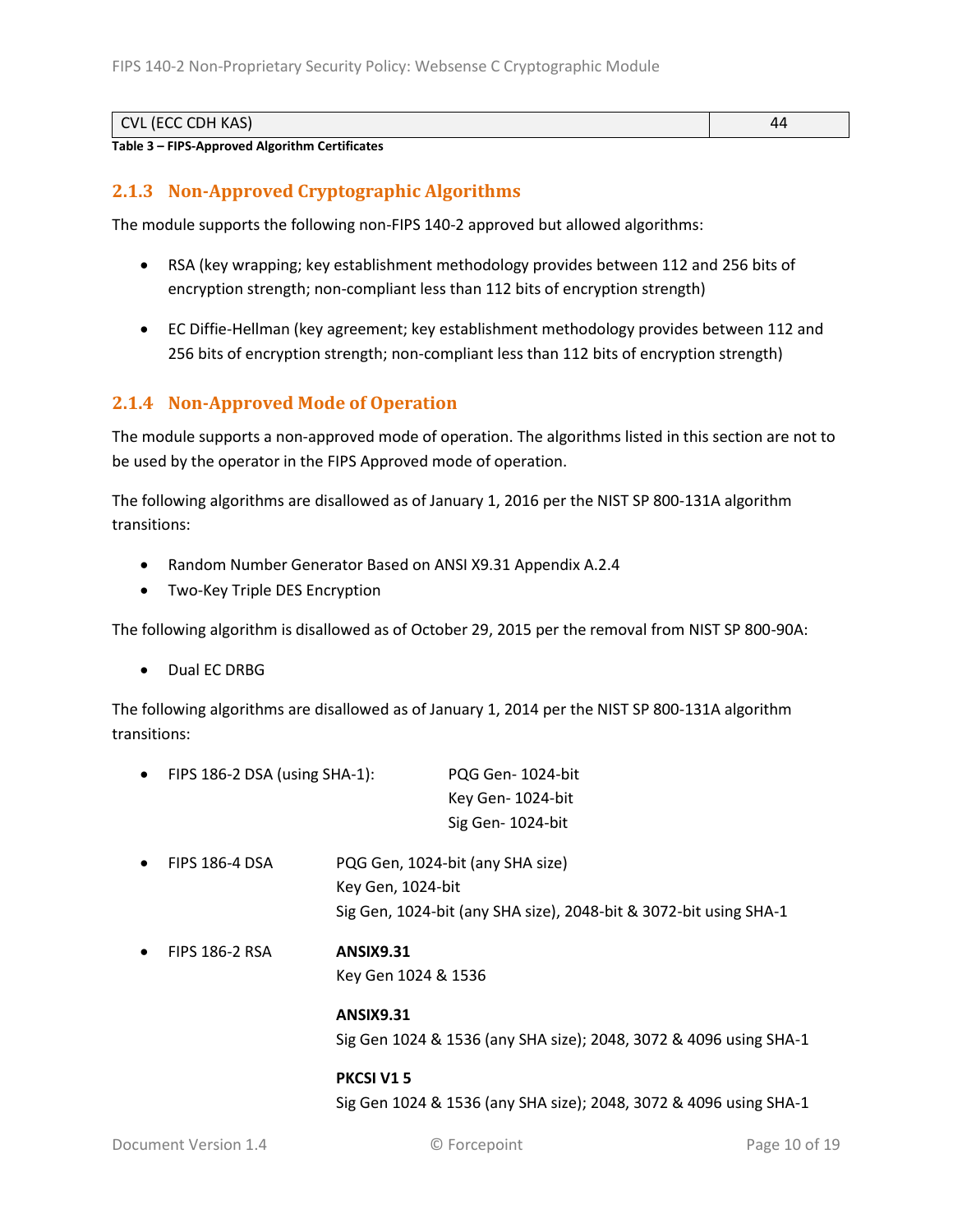#### **PSS**

Sig Gen 1024 & 1536 (any SHA size); 2048, 3072 & 4096 using SHA-1

 FIPS 186-4 RSA **ANSIX9.31** Sig Gen 1024 using SHA-1

#### **PKCSI V1 5**

Sig Gen 1024 using SHA-1

#### **PSS**

Sig Gen 1024 using SHA-1

- FIPS 186-2 ECDSA **PKG: Curves** P-192, K-163 & B-163 **Sig Gen Curves** All P, K & B
- FIPS 186-4 ECDSA **PKG: Curves** P-192, K-163 & B-163

**Sig Gen Curves** P-224, P-256, P-384, P-521, K-233, K-283, K-409, K-571, B-233, B-283, B-409 & B-571) (using SHA-1) P-192-, K-163 & B-163 (any SHA size)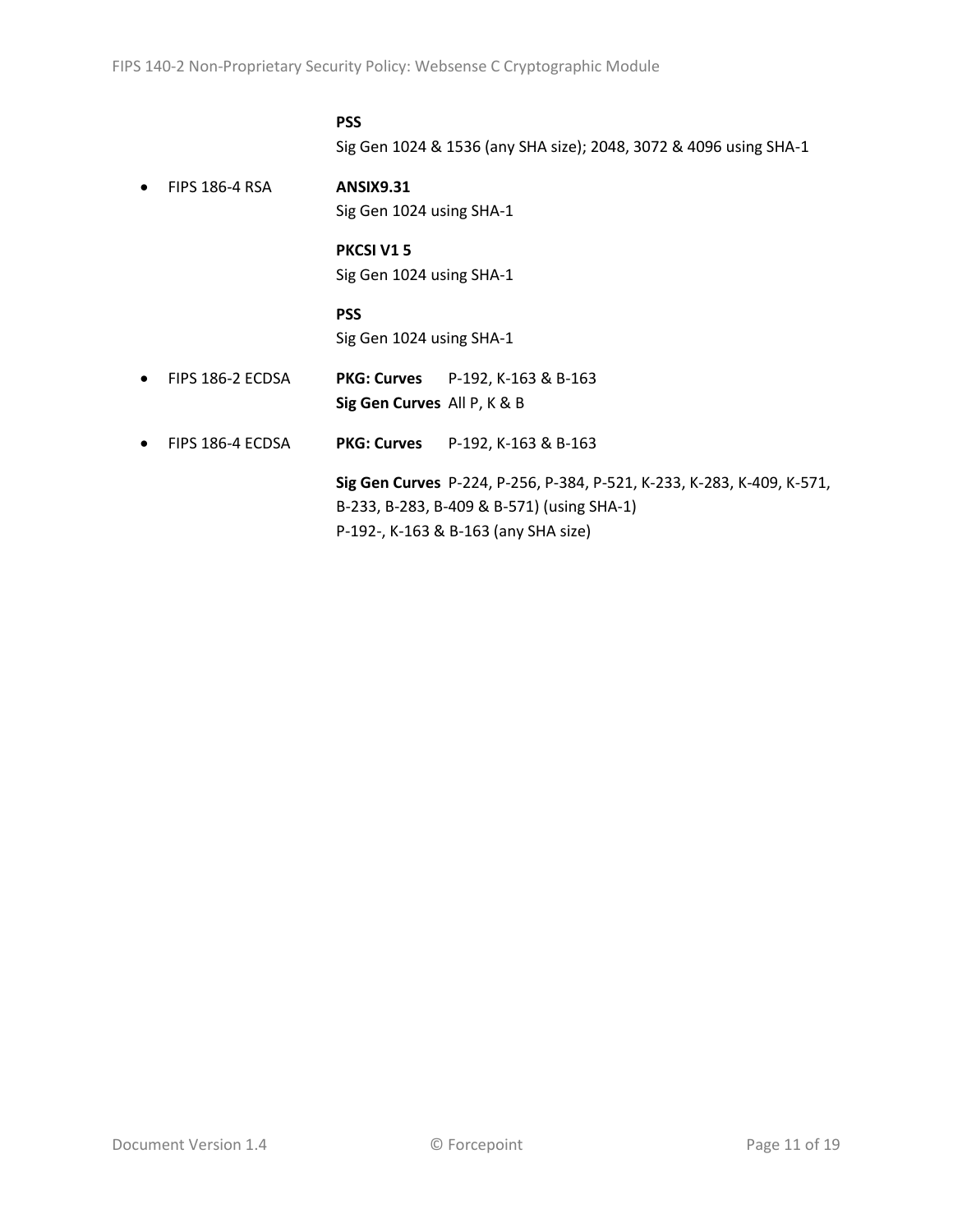## <span id="page-11-0"></span>**2.2 Module Interfaces**



The figure below shows the module's physical and logical block diagram:

<span id="page-11-1"></span>**Figure 1 – Module Boundary and Interfaces Diagram**

The interfaces (ports) for the physical boundary include the computer keyboard port, mouse port, network port, USB ports, display and power plug. When operational, the module does not transmit any information across these physical ports because it is a software cryptographic module. Therefore, the module's interfaces are purely logical and are provided through the Application Programming Interface (API) that a calling daemon can operate. The logical interfaces expose services that applications directly call, and the API provides functions that may be called by a referencing application (see Sectio[n 2.3](#page-12-0) – [Roles, Services, and Authentication](#page-12-0) for the list of available functions). The module distinguishes between logical interfaces by logically separating the information according to the defined API.

The API provided by the module is mapped onto the FIPS 140- 2 logical interfaces: data input, data output, control input, and status output. Each of the FIPS 140- 2 logical interfaces relates to the module's callable interface, as follows: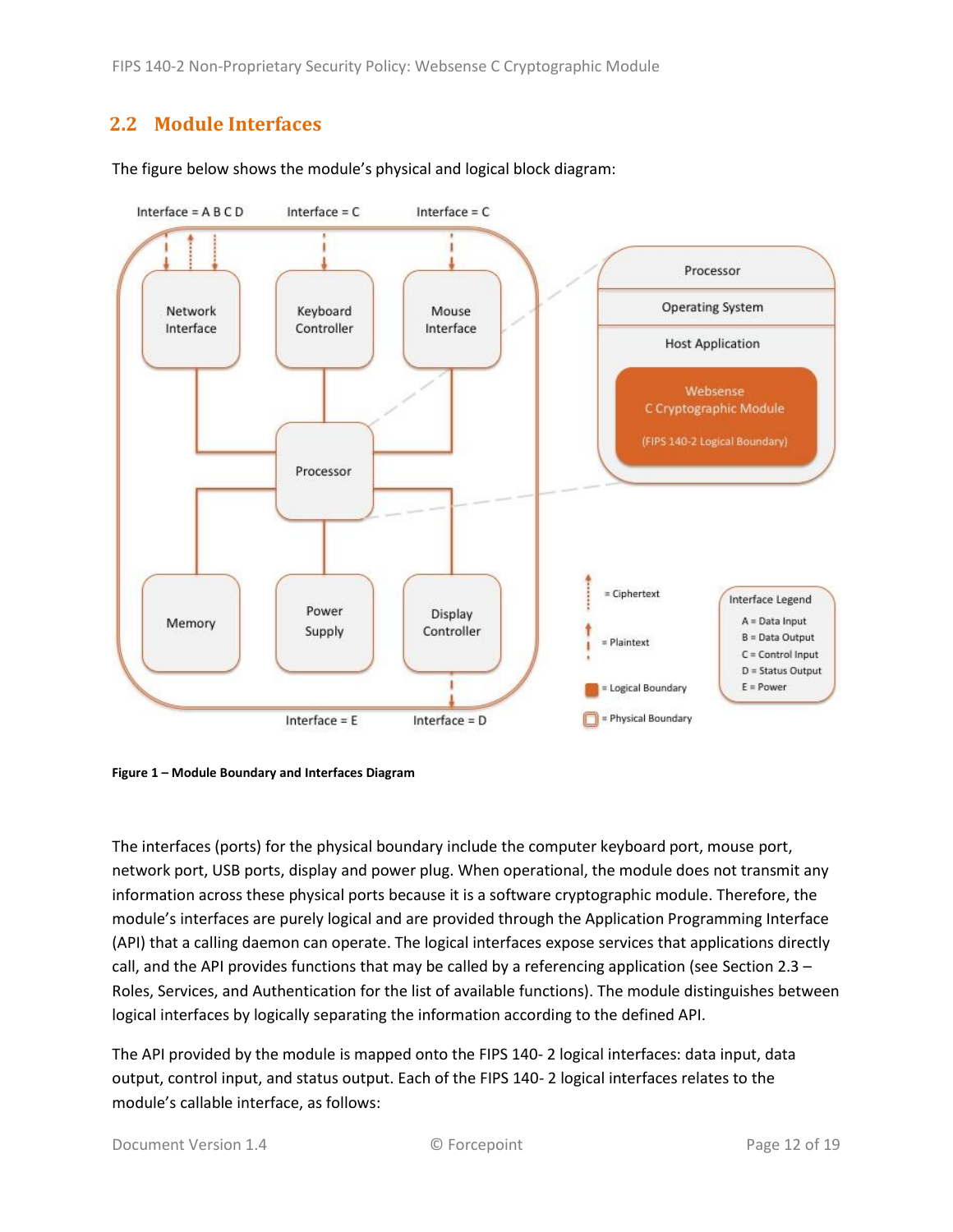| <b>FIPS 140-2 Interface</b> | <b>Logical Interface</b>          | <b>Module Physical Interface</b> |  |
|-----------------------------|-----------------------------------|----------------------------------|--|
| Data Input                  | Input parameters of API function  | Network Interface                |  |
|                             | calls                             |                                  |  |
| Data Output                 | Output parameters of API function | Network Interface                |  |
|                             | calls                             |                                  |  |
| Control Input               | <b>API function calls</b>         | Keyboard Interface, Mouse        |  |
|                             |                                   | Interface                        |  |
| <b>Status Output</b>        | For FIPS mode, function calls     | Display Controller               |  |
|                             | returning status information and  |                                  |  |
|                             | return codes provided by API      |                                  |  |
|                             | function calls.                   |                                  |  |
| Power                       | None                              | <b>Power Supply</b>              |  |

**Table 4 – Logical Interface / Physical Interface Mapping**

As shown in Figure 1 – [Module Boundary and Interfaces Diagram](#page-11-1) and Table 5 – Module [Services, Roles,](#page-13-3) [and Descriptions,](#page-13-3) the output data path is provided by the data interfaces and is logically disconnected from processes performing key generation or zeroization. No key information will be output through the data output interface when the module zeroizes keys.

## <span id="page-12-0"></span>**2.3 Roles, Services, and Authentication**

The module supports a Crypto Officer and a User role. The module does not support a Maintenance role. The User and Crypto-Officer roles are implicitly assumed by the entity accessing services implemented by the Module.

### <span id="page-12-1"></span>**2.3.1 Operator Services and Descriptions**

The module supports services that are available to users in the various roles. All of the services are described in detail in the module's user documentation. The following table shows the services available to the various roles and the access to cryptographic keys and CSPs resulting from services:

| <b>Service</b>        | <b>Roles</b> | <b>CSP / Algorithm</b>           | <b>Permission</b>  |
|-----------------------|--------------|----------------------------------|--------------------|
| Module initialization | Crypto       | None                             | CO:                |
|                       | Officer      |                                  | execute            |
|                       |              |                                  |                    |
| Symmetric             | User         | AES Key, Triple-DES Key          | User:              |
| encryption/decryption |              |                                  | read/write/execute |
| Digital signature     | User         | RSA Private Key, DSA Private Key | User:              |
|                       |              |                                  | read/write/execute |
| Symmetric key         | User         | AES Key, Triple-DES Key          | User:              |
| generation            |              |                                  | read/write/execute |
| Asymmetric key        | User         | RSA Private Key, DSA Private Key | User:              |
| generation            |              |                                  | read/write/execute |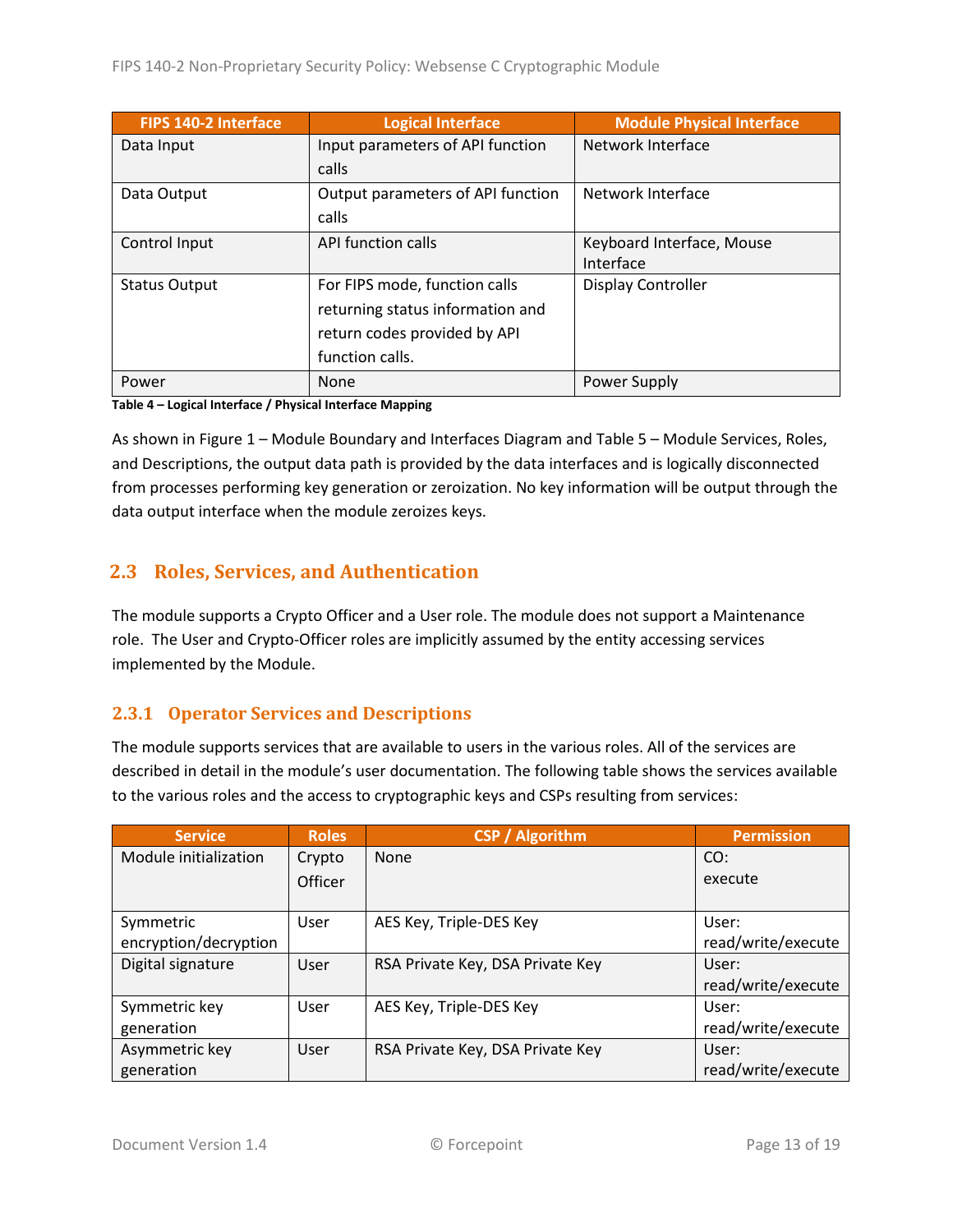| <b>Service</b>       | <b>Roles</b>   | <b>CSP / Algorithm</b>                 | <b>Permission</b>  |
|----------------------|----------------|----------------------------------------|--------------------|
| Keyed Hash (HMAC)    | <b>User</b>    | <b>HMAC Key</b>                        | User:              |
|                      |                | HMAC SHA-1, HMAC SHA-224, HMAC SHA-    | read/write/execute |
|                      |                | 256, HMAC SHA-384, HMAC SHA-512        |                    |
| Message digest (SHS) | User           | SHA-1, SHA-224, SHA-256, SHA-384, SHA- | User:              |
|                      |                | 512                                    | read/write/execute |
| Random number        | <b>User</b>    | DRBG Seed and Seed Key                 | User:              |
| generation           |                |                                        | read/write/execute |
| Show status          | Crypto         | <b>None</b>                            | User and CO:       |
|                      | <b>Officer</b> |                                        | execute            |
|                      | User           |                                        |                    |
| Self test            | User           | All CSPs                               | User:              |
|                      |                |                                        | read/execute       |
| Zeroize              | Crypto         | All CSPs                               | CO:                |
|                      | <b>Officer</b> |                                        | read/write/execute |
|                      | User           |                                        |                    |

<span id="page-13-3"></span>**Table 5 – Module Services, Roles, and Descriptions**

### <span id="page-13-0"></span>**2.3.2 Operator Authentication**

As required by FIPS 140-2, there are two roles (a Crypto Officer role and User role) in the module that operators may assume. As allowed by Level 1, the module does not support authentication to access services. As such, there are no applicable authentication policies. Access control policies are implicitly defined by the services available to the roles as specified in Table 5 – Module [Services, Roles,](#page-13-3) and [Descriptions.](#page-13-3)

### <span id="page-13-1"></span>**2.4 Physical Security**

This section of requirements does not apply to this module. The module is a software-only module and does not implement any physical security mechanisms.

## <span id="page-13-2"></span>**2.5 Operational Environment**

The module operates on a general purpose computer (GPC) running a general purpose operating system (GPOS). For FIPS purposes, the module is running on this operating system in single user mode and does not require any additional configuration to meet the FIPS requirements.

The module was tested on the following platforms:

Windows Server 2008 R2 on a Dell OptiPlex 755

The cryptographic module is also supported on the following operating environments for which operational testing and algorithm testing was not performed: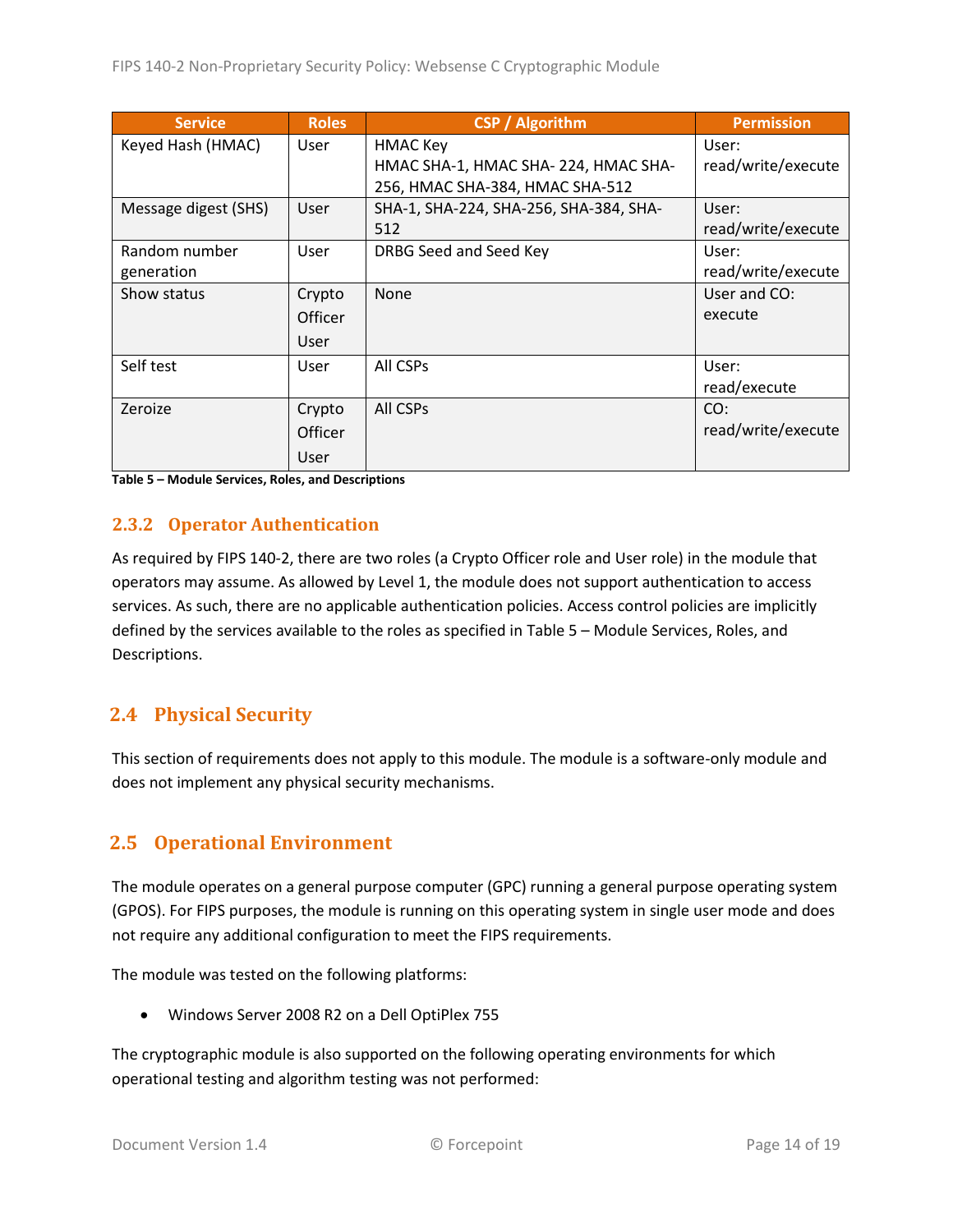Windows Server 2012

Compliance is maintained for other versions of the respective operating system family where the binary is unchanged. No claim can be made as to the correct operation of the module or the security strengths of the generated keys when ported to an operational environment which is not listed on the validation certificate.

The GPC(s) used during testing met Federal Communications Commission (FCC) FCC Electromagnetic Interference (EMI) and Electromagnetic Compatibility (EMC) requirements for business use as defined by 47 Code of Federal Regulations, Part15, Subpart B. FIPS 140-2 validation compliance is maintained when the module is operated on other versions of the GPOS running in single user mode, assuming that the requirements outlined in NIST IG G.5 are met.

## <span id="page-14-0"></span>**2.6 Cryptographic Key Management**

The table below provides a complete list of Critical Security Parameters used within the module:

| <b>Keys and CSPs</b>      | <b>Storage</b> | <b>Storage</b> | Input Method       | Output | Zeroization | <b>Access</b> |
|---------------------------|----------------|----------------|--------------------|--------|-------------|---------------|
|                           | Locations      | Method         |                    | Method |             |               |
| AES Key                   | <b>RAM</b>     | Plaintext      | API call parameter | None   | power cycle | CO: RWD       |
|                           |                |                |                    |        | cleanse()   | U: RWD        |
| Triple-DES Key            | <b>RAM</b>     | Plaintext      | API call parameter | None   | power cycle | CO: RWD       |
|                           |                |                |                    |        | cleanse()   | U: RWD        |
| <b>RSA Public Key</b>     | <b>RAM</b>     | Plaintext      | API call parameter | None   | power cycle | CO: RWD       |
|                           |                |                |                    |        | cleanse()   | U: RWD        |
| RSA Private Key           | <b>RAM</b>     | Plaintext      | API call parameter | None   | power cycle | CO: RWD       |
|                           |                |                |                    |        | cleanse()   | U: RWD        |
| <b>DSA Public Key</b>     | <b>RAM</b>     | Plaintext      | API call parameter | None   | power cycle | CO: RWD       |
|                           |                |                |                    |        | cleanse()   | U: RWD        |
| <b>DSA Private Key</b>    | <b>RAM</b>     | Plaintext      | API call parameter | None   | power cycle | CO: RWD       |
|                           |                |                |                    |        | cleanse()   | U: RWD        |
| <b>HMAC Key</b>           | <b>RAM</b>     | Plaintext      | API call parameter | None   | power cycle | CO: RWD       |
|                           |                |                |                    |        | cleanse()   | U: RWD        |
| Integrity Key             | Module         | Plaintext      | None               | None   | None        | CO: RWD       |
|                           | Binary         |                |                    |        |             | U: RWD        |
| <b>EC DSA Private Key</b> | <b>RAM</b>     | Plaintext      | None               | None   | power cycle | CO: RWD       |
|                           |                |                |                    |        | cleanse()   | U: RWD        |
| EC DSA Public Key         | <b>RAM</b>     | Plaintext      | None               | None   | power cycle | CO: RWD       |
|                           |                |                |                    |        | cleanse()   | U: RWD        |
| <b>EC DH Public</b>       | <b>RAM</b>     | Plaintext      | None               | None   | power cycle | CO: RWD       |
| Components                |                |                |                    |        | cleanse()   | U: RWD        |
| <b>EC DH Private</b>      | <b>RAM</b>     | Plaintext      | None               | None   | power cycle | CO: RWD       |
| Components                |                |                |                    |        | cleanse()   | U: RWD        |
| <b>HMAC DRBG</b>          | <b>RAM</b>     | Plaintext      | None               | None   | power cycle | CO: RWD       |
| Entropy                   |                |                |                    |        | cleanse()   | U: RWD        |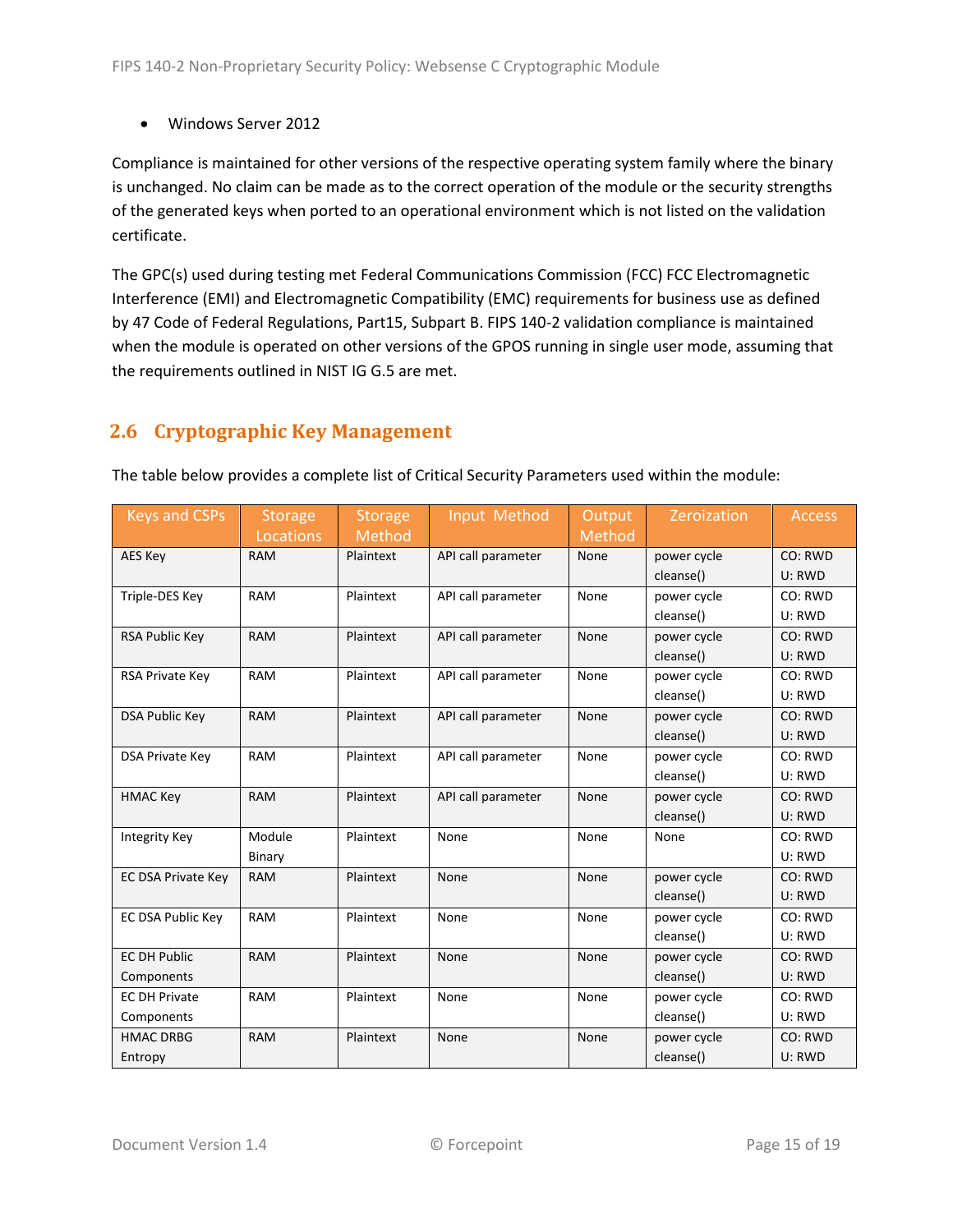| Keys and CSPs        | <b>Storage</b><br>Locations | <b>Storage</b><br>Method | Input Method | Output<br>Method | Zeroization | <b>Access</b> |
|----------------------|-----------------------------|--------------------------|--------------|------------------|-------------|---------------|
| <b>HMAC DRBG V</b>   | RAM                         | Plaintext                | None         | None             | power cycle | CO: RWD       |
| Value (Seed          |                             |                          |              |                  | cleanse()   | U: RWD        |
| Length)              |                             |                          |              |                  |             |               |
| <b>HMAC DRBG Key</b> | <b>RAM</b>                  | Plaintext                | <b>None</b>  | None             | power cycle | CO: RWD       |
|                      |                             |                          |              |                  | cleanse()   | U: RWD        |
| <b>HMAC DRBG</b>     | <b>RAM</b>                  | Plaintext                | None         | None             | power cycle | CO: RWD       |
| init_seed            |                             |                          |              |                  | cleanse()   | U: RWD        |

 $R = Read$  W = Write D = Delete

**Table 6 – Module Keys/CSPs**

The application that uses the module is responsible for appropriate destruction and zeroization of the key material. The module provides functions for key allocation and destruction which overwrite the memory that is occupied by the key information with zeros before it is deallocated.

### <span id="page-15-0"></span>**2.6.1 Random Number Generation**

The module uses SP800-90A DRBGs for creation of asymmetric and symmetric keys.

The module accepts input from entropy sources external to the cryptographic boundary for use as seed material for the module's Approved DRBGs. This external entropy source provides an estimated minimum amount of 93 bits of entropy, which limits the strength of the generated key.

The module performs continual tests on the random numbers it uses to ensure that the seed and seed key input to the Approved DRBGs do not have the same value. The module also performs continual tests on the output of the Approved DRBGs to ensure that consecutive random numbers do not repeat.

## <span id="page-15-1"></span>**2.6.2 Key/Critical Security Parameter (CSP) Authorized Access and Use by Role and Service/Function**

An authorized application as user (the User role) has access to all key data generated during the operation of the module.

### <span id="page-15-2"></span>**2.6.3 Key/CSP Storage**

Public and private keys are provided to the module by the calling process and are destroyed when released by the appropriate API function calls or during power cycle. The module does not perform persistent storage of keys.

### <span id="page-15-3"></span>**2.6.4 Key/CSP Zeroization**

The application is responsible for calling the appropriate destruction functions from the API. The destruction functions then overwrite the memory occupied by keys with zeros and deallocates the memory. This occurs during process termination / power cycle. Keys are immediately zeroized upon deallocation, which sufficiently protects the CSPs from compromise.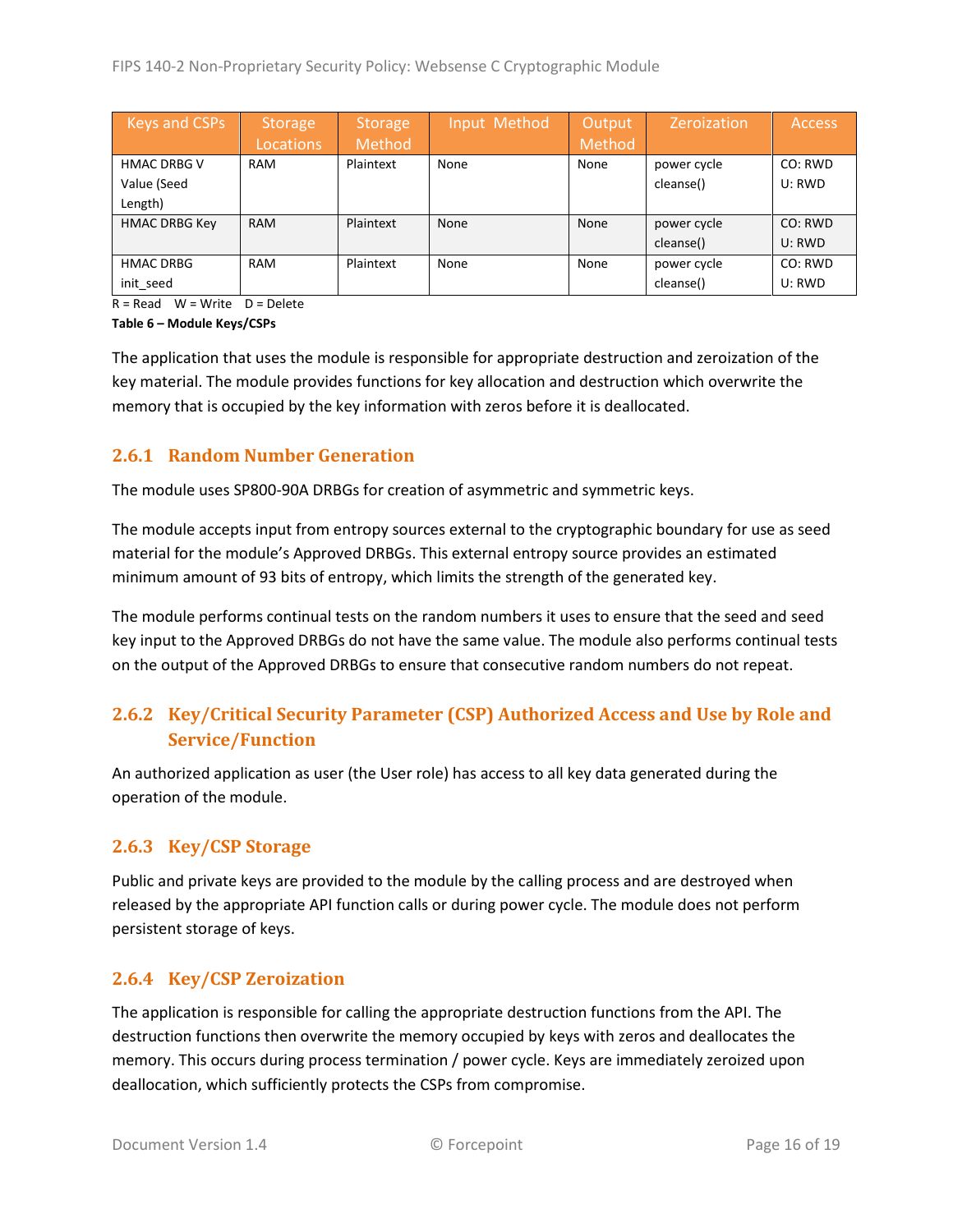## <span id="page-16-0"></span>**2.7 Self-Tests**

FIPS 140-2 requires that the module perform self-tests to ensure the integrity of the module and the correctness of the cryptographic functionality at start up. In addition some functions require continuous verification of function, such as the random number generator. All of these tests are listed and described in this section. In the event of a self-test error, the module will log the error and will halt. The module must be initialized into memory to resume function.

The following sections discuss the module's self-tests in more detail.

### <span id="page-16-1"></span>**2.7.1 Power-On Self-Tests**

Power-on self-tests are executed automatically when the module is loaded into memory. The module verifies the integrity of the runtime executable using a HMAC-SHA1 digest computed at build time. If the fingerprints match, the power-up self-tests are then performed. If the power-up self-test is successful, a flag is set to place the module in FIPS mode.

| <b>TYPE</b>                     | <b>DETAIL</b>                                   |
|---------------------------------|-------------------------------------------------|
| Software Integrity Check        | HMAC-SHA1 on all module components<br>$\bullet$ |
| Known Answer Tests <sup>1</sup> | AES encrypt/decrypt                             |
|                                 | AES GCM                                         |
|                                 | AES CCM                                         |
|                                 | XTS-AES<br>$\bullet$                            |
|                                 | AES CMAC                                        |
|                                 | Triple-DES CMAC                                 |
|                                 | <b>ECDH</b>                                     |
|                                 | HMAC-SHA1<br>$\bullet$                          |
|                                 | HMAC-SHA224<br>$\bullet$                        |
|                                 | HMAC-SHA256                                     |
|                                 | HMAC-SHA384<br>$\bullet$                        |
|                                 | HMAC-SHA512                                     |
|                                 | <b>RSA</b><br>$\bullet$                         |
|                                 | $SHA-1$                                         |
|                                 | <b>SHA-224</b>                                  |
|                                 | <b>SHA-256</b>                                  |
|                                 | <b>SHA-384</b>                                  |
|                                 | <b>SHA-512</b>                                  |
|                                 | SP 800-90 DRBG (Hash_DRBG, HMAC_DRBG,           |
|                                 | CTR_DRBG)                                       |
|                                 | Triple-DES encrypt/decrypt<br>٠                 |
|                                 | ECC CDH                                         |

l <sup>1</sup> Note that all SHA-X KATs are tested as part of the respective HMAC SHA-X KAT. SHA-1 is also tested independently.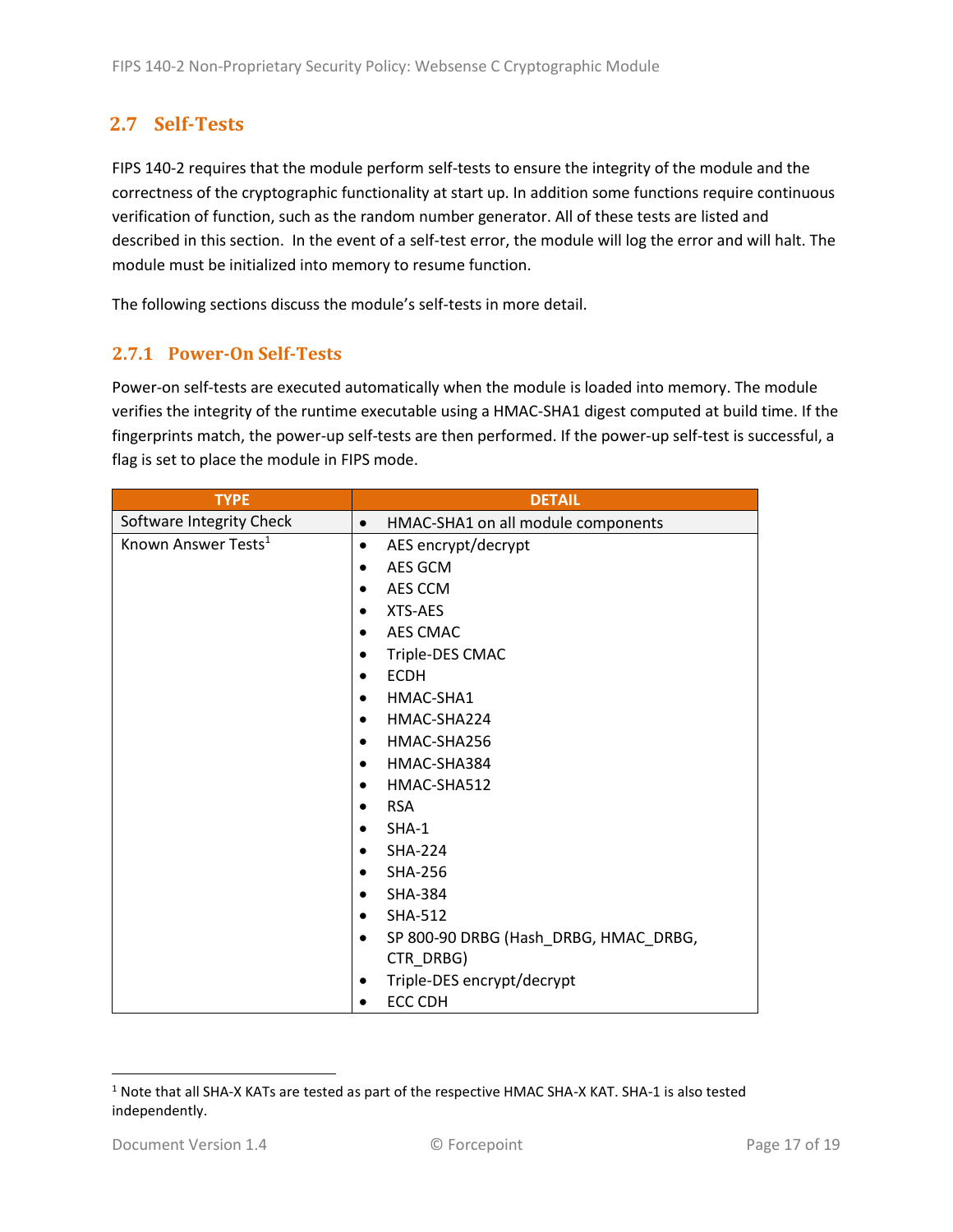| <b>TYPE</b>                 | <b>DETAIL</b> |
|-----------------------------|---------------|
| Pair-wise Consistency Tests | <b>DSA</b>    |
|                             | <b>RSA</b>    |
|                             | <b>ECDSA</b>  |

**Table 7 – Power-On Self-Tests**

Input, output, and cryptographic functions cannot be performed while the Module is in a self-test or error state because the module is single-threaded and will not return to the calling application until the power-up self-tests are complete. If the power-up self-tests fail, subsequent calls to the module will also fail - thus no further cryptographic operations are possible.

#### <span id="page-17-0"></span>**2.7.2 Conditional Self-Tests**

The module implements the following conditional self-tests upon key generation, or random number generation (respectively):

| <b>TYPE</b>                 | <b>DFTAIL</b>                             |
|-----------------------------|-------------------------------------------|
| Pair-wise Consistency Tests | <b>DSA</b>                                |
|                             | <b>RSA</b>                                |
|                             | <b>ECDSA</b>                              |
| <b>Continuous RNG Tests</b> | Performed on all Approved DRBGs, the non- |
|                             | approved X9.31 RNG, and the non-approved  |
|                             | DUAL EC DRBG                              |

**Table 8 – Conditional Self-Tests**

### <span id="page-17-1"></span>**2.7.3 Cryptographic Function**

The module verifies the integrity of the runtime executable using a HMAC-SHA1 digest which is computed at build time. If this computed HMAC-SHA1 digest matches the stored, known digest, then the power-up self-test (consisting of the algorithm-specific Pairwise Consistency and Known Answer tests) is performed. If any component of the power-up self-test fails, an internal global error flag is set to prevent subsequent invocation of any cryptographic function calls. Any such power-up self-test failure is a hard error that can only be recovered by reinstalling the module<sup>2</sup>. The power-up self-tests may be performed at any time by reloading the module.

No operator intervention is required during the running of the self-tests.

## <span id="page-17-2"></span>**2.8 Mitigation of Other Attacks**

The Module does not contain additional security mechanisms beyond the requirements for FIPS 140-2 Level 1 cryptographic modules.

l

 $2$  The initialization function could be re-invoked but such re-invocation does not provide a means from recovering from an integrity test or known answer test failure